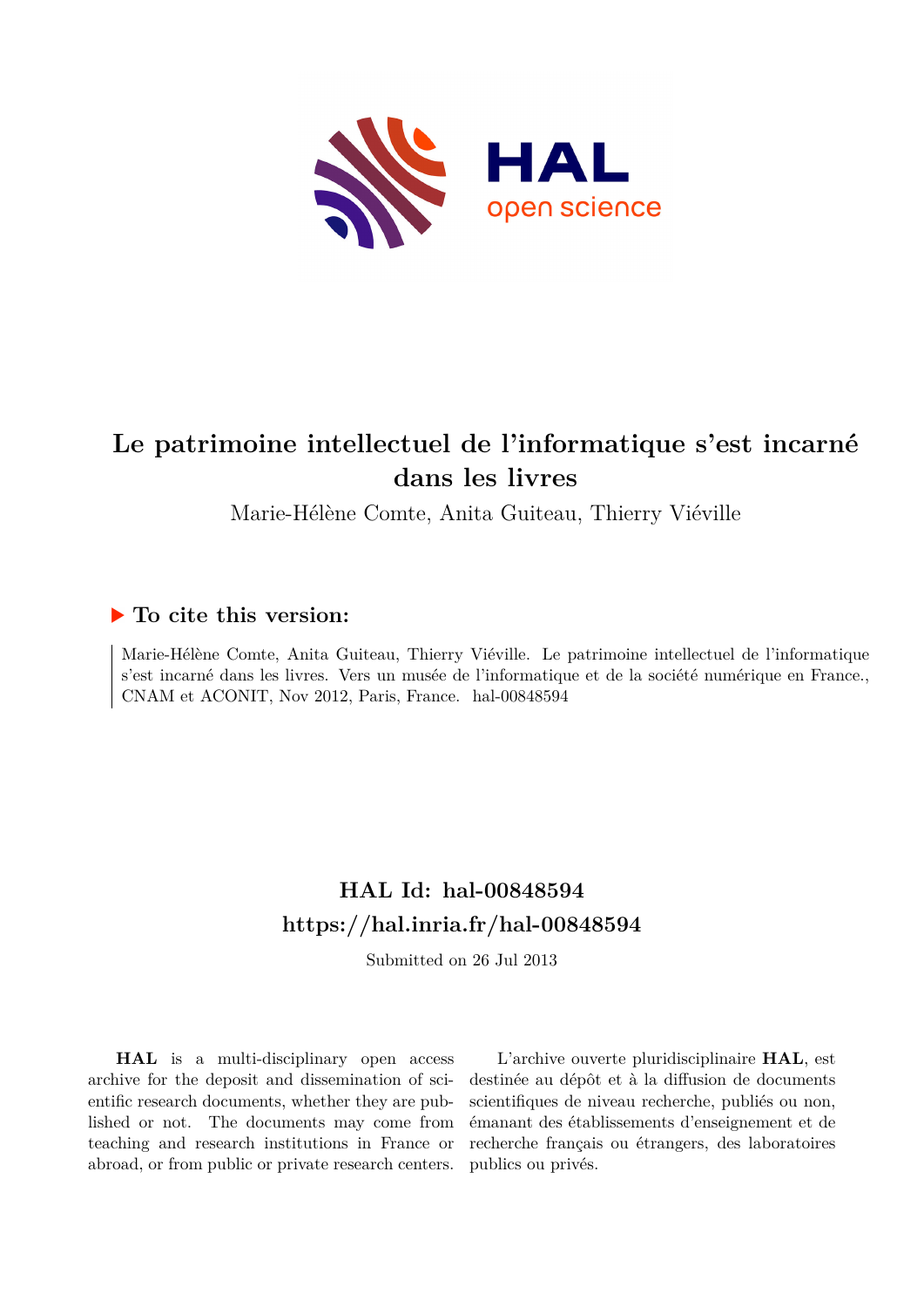## Le patrimoine intellectuel de l'informatique s'est incarné dans les livres

#### Marie-Hélène Comte<sup>1</sup>, Anita Guiteau<sup>1</sup>, Thierry Viéville<sup>1</sup>

1. Inria, Sophia Antipolis, BP93 06902 Sophia (prenom.nom@inria.fr)

RÉSUMÉ. La science informatique s'est incarnée dans les machines et dans les logiciels, mais son patrimoine intellectuel, lui, s'est incarné avant tout dans les ouvrages, voici très simplement le lien entre ce fait et l'initiative collégiale pour un Musée de l'Informatique et de la société Numérique en France (MINF).

ABSTRACT. Computer science is embodied in machinery and software, but its intellectual heritage, became incarnated primarily in books. Here is very simply the link between this fact et the collective initiative for a Museum of Computer Science and the digital society in France (MINF).

**BIBLIOTHÈOUE**: SCIENCE INFORMATIQUE ; CONNAISSANCES ;  $M$ <sub>OTS</sub>- $CL$ ÉS : PATRIMOINE.

KEYWORDS: LIBRARY: COMPUTER SCIENCE: KNOWLEDGE: HERITAGE





L'informatique s'est incarnée dans les machines et dans les logiciels, mais son patrimoine intellectuel, lui, s'est incarné avant tout dans les ouvrages (livres, actes de conférences, ...). Et pour longtemps<sup>1</sup>. A l'heure où la numérisation des documents

<span id="page-1-0"></span>La moindre petite guerre numérique -quand elle ne s'occupera pas d'enrayer les centrifugeuses d'enrichissement d'uranium iraniennes entre deux petits assassinats de physiciens- cette guerre numérique détruira le bel espace virtuel

Vers un Musée de l'Informatique et de la société Numérique en France ?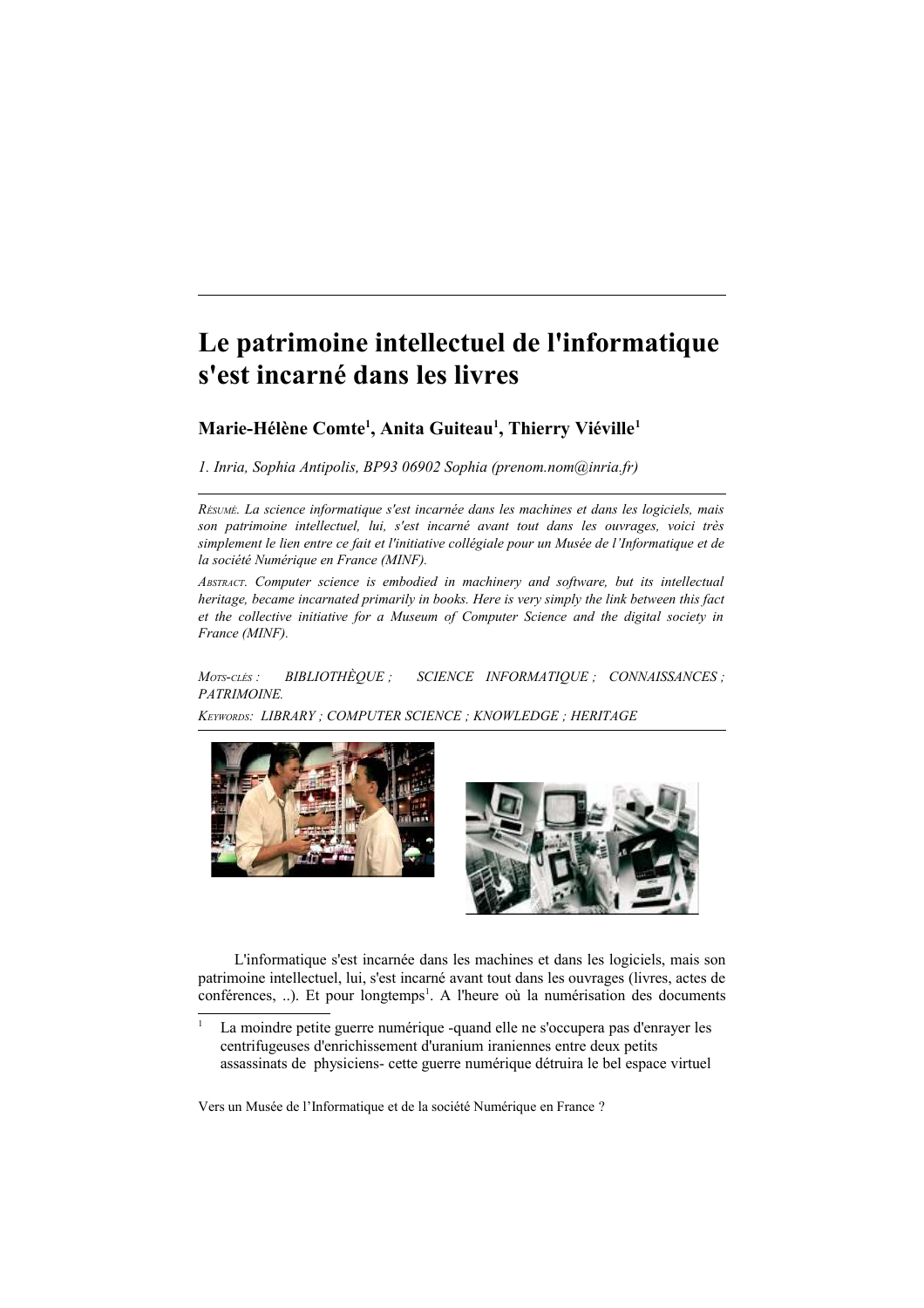conduit parfois les gens à des positionnements maladroits face à ces trésors de papier (vision irréfléchie d'un "tout numérique"), il semble que nous pourrions créer un lien entre ce futur musée et ce que nous aimons encore appeler des bibliothèques.

Les grands «labos d'informatique» que l'on retrouve désormais regroupés dans l'INS2I possèdent en plus des services d'Information Scientifique et Technique Inria, des centres de documentation (par exemple au LAAS, LABRI, LIRM, IRIT, ...) qui complètent les grandes bibliothèques universitaires (par exemple celle de Jussieu) pour former les noeuds naturels de ce réseau.

Une première idée serait que le musée offre une cartographie des lieux où l'on accède à ces patrimoines, faire savoir très concrètement que en région (dont l'Ile de France) il y a à proximité des espaces muséaux et des espaces documentaires, le plus souvent ouverts, parfois en pleine mutation vers des formes nouvelles de type learning-center ou autre living-labs, qui ouvrirait des connections fortes avec notre initiatives.

C'est une cartographie qui, pour les bibliothèques, intervient à un moment où elles sont amenées à connaitre de grandes transformations, ce qui rend cet inventaire encore plus important, avec la nécessité de faire émerger un CADIST en informatique. Même si l'INRIA a joué de fait ce rôle de centre d'acquisition et de diffusion de l'information scientifique et technique pour la discipline, lui faire prendre une dimension partenariale est un vrai enjeu.

Ces espaces d'accueils sont aussi, de fait, un fover d'animation pour le grand public et les curieux des sciences du domaine en nombre très rapidement croissant, et en premier lieu les élèves et étudiants de l'Université et des grandes écoles. Y rendre visible la version numérique du musée et d'autres connexions vers ce musée ubquitaire en projet est évidemment naturel et un positionnement gagnant-gagnant.

Au delà on propose un travail d'identification des "très grands ouvrages" qui ont marqué l'informatique, etc., qui seraient mis en lumière au sein du musée. Très simplement, nous solliciterons les chercheurs et ingénieurs par domaine pour leur demander quel livre scientifique les ont marqué quand ils étaient jeunes chercheurs/jeunes étudiants, ou correspond à ce qu'ils proposent comme livre "de chevet".

de nos connaissances numérisée. L'inévitable pénurie énergétique, quand les énergies fossiles ne seront inaccessible, quand Cadarache ou Fesseneim inscrirons inévitablement leurs noms à la suite de qq Tchernobyl ou autre Fukuchima sur la liste des terres perdues par nous au détriment de nos enfants pour des siècles des siècles, ce jour là il nous restera suffisamment peu d'énergie qu'il faudra choisir entre chauffer les chambres de nos petits enfants ou accéder aux serveurs numériques de nos connaissances. D'une manière ou d'une autre, à moins de croire éternelle la société numérique qui est là aujourd'hui quand nous serons alors à l'ére post-numérique, oui, que restera-t'il alors de notre mémoire collective, que restera-t'il comme supports historiques de nos connaissances, celles qui font les humanités de notre humanité ? Il restera les livres. Enfin. Ceux que nous n'aurons pas jetés. Allez, on déconne . . ou pas.